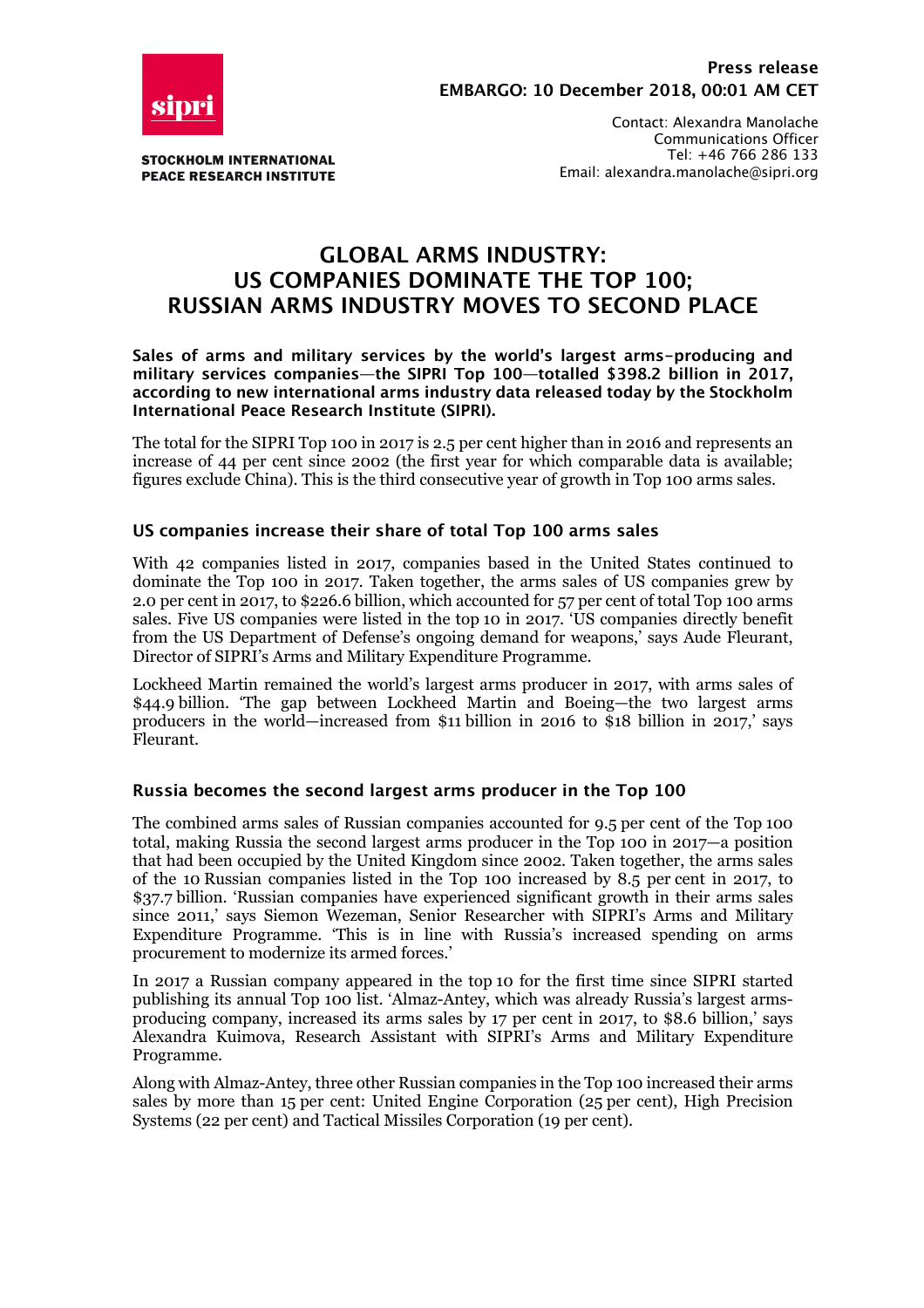

**STOCKHOLM INTERNATIONAL PEACE RESEARCH INSTITUTE** 

Contact: Alexandra Manolache Communications Officer Tel: +46 766 286 133 Email: alexandra.manolache@sipri.org

## **The UK remains the largest arms producer in Western Europe**

The combined arms sales of the 24 companies in Western Europe listed in the Top 100 increased by 3.8 per cent in 2017, to \$94.9 billion, which accounted for 23.8 per cent of the Top 100 total. The UK remained the largest arms producer in the region in 2017, with total arms sales of \$35.7 billion and seven companies listed in the Top 100. 'The combined arms sales of British companies were 2.3 per cent higher than in 2016,' says Fleurant. 'This was largely due to increases in the arms sales of BAE Systems, Rolls-Royce and GKN.'

BAE Systems, which is ranked fourth in the Top 100, is the UK's biggest arms producer. Its arms sales rose by 3.3 per cent in 2017, to \$22.9 billion.

#### **Other notable developments**

- The arms sales of Turkish companies rose by 24 per cent in 2017. 'This significant increase reflects Turkey's ambitions to develop its arms industry to fulfil its growing demand for weapons and become less dependent on foreign suppliers,' says Pieter Wezeman, Senior Researcher with SIPRI's Arms and Military Expenditure Programme.
- Taken together, the arms sales of the four Indian companies ranked in the Top 100 totalled \$7.5 billion in 2017, representing a 1.9 per cent share of Top 100 arms sales.
- Sales of the top 15 manufacturing companies listed in the Fortune Global 500 totalled \$2311 billion in 2017. This is almost 10 times greater than the total arms sales of the top 15 arms producers (\$231.6 billion) in 2017, and almost six times greater than the total combined arms sales of the Top 100 (\$398.2 billion).

#### **The SIPRI Arms Industry Database**

The SIPRI Arms Industry Database was created in 1989. At that time it excluded data for companies in countries in Eastern Europe, including the Soviet Union. However, the current version contains data from 2002, including data for companies in Russia. Chinese companies are not included in the database due to the lack of available data on which to make a reasonable or consistent estimate of arms sales dating back to 2002.

'Arms sales' are defined as sales of military goods and services to military customers domestically and abroad. Unless otherwise specified, all changes are expressed in real terms. All changes between 2016 and 2017 are based on the list of companies ranked in 2017 (i.e. the annual comparison is between the same set of companies).

The SIPRI Arms Industry Database, which presents a more detailed data set for the years 2002–17, is available on the SIPRI website.

*This is the first of three major data launches in the lead-up to the publication of the 2019 edition of the SIPRI Yearbook. In the first half of 2019, SIPRI will release its international arms transfers data (details of all international transfers of major weapons in 2018) as well as its world military expenditure data (comprehensive information on global, regional and national trends in military spending). All data will feature in* SIPRI Yearbook 2019, *SIPRI's flagship publication, which will be published in mid-2019.*

For information and interview requests contact SIPRI Communications Officer **Alexandra Manolache** (alexandra.manolache@sipri.org, +46 766 286 133) or SIPRI Communications Director **Stephanie Blenckner** (blenckner@sipri.org, +46 8 655 97 47).